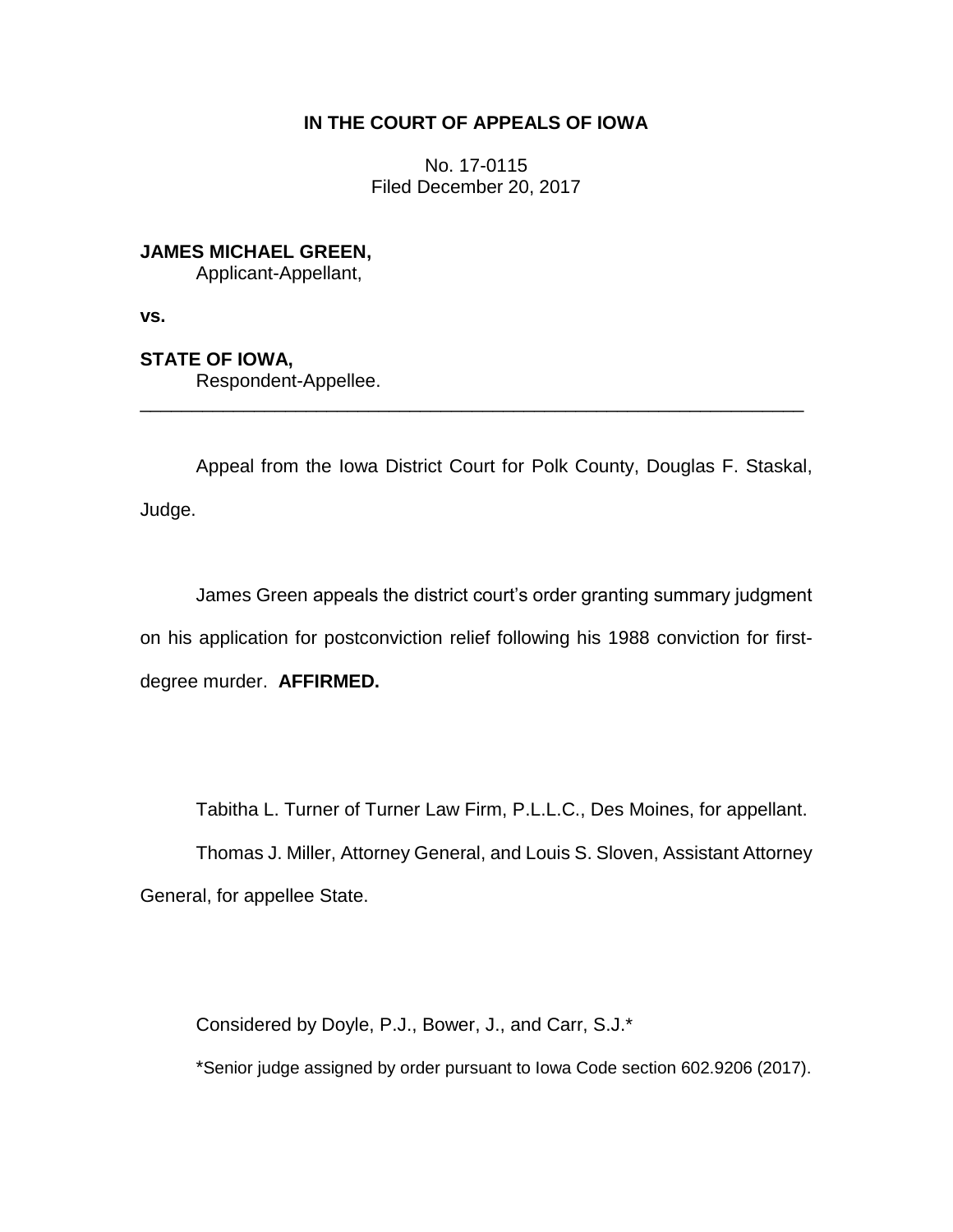#### **CARR, Senior Judge.**

James Green was convicted of first-degree murder in 1988. His conviction was affirmed on appeal. *See State v. Green*, 457 N.W.2d 20, 21 (Iowa Ct. App. 1990). Procedendo issued June 6, 1990. In 2015, Green filed an application for postconviction relief (PCR). PCR applications are untimely if filed more than three years after the writ of procedendo is issued unless a "ground of fact or law that could not have been raised within the applicable time period" is shown. *See* Iowa Code § 822.3 (2015). The State moved for summary judgment on the basis that Green had not shown any new ground of fact or law and his PCR application was therefore time-barred. The motion was granted. Green now appeals.

On appeal, Green argues his new ground of fact or law is contained in *State v. Ambrose*, 861 N.W.2d 550, 557 (Iowa 2015). He argues *Ambrose* holds there exists a "general justification for permitting a jury to consider lesser included offenses without first acquitting the defendant on the greater offense." *Ambrose*, 861 N.W.2d at 557. Green's framing of *Ambrose* is incorrect. The quoted language from *Ambrose* states that said "general justification . . . is to insure that the jury fully appreciates and understands the alternative outcomes at stake and how all the claims of the parties fit into those alternatives." *Id.* (citing *State v. Labanowski*, 816 P.2d 26, 33–36 (Wash. 1991)). That language functions merely as table-setting for a discussion of whether to adopt a new jury instruction rule in Iowa. The *Ambrose* court noted several approaches to jury instructions. *See id.* at 556 n.1. The challenged instruction in *Ambrose* was an "acquittal-first" instruction. *See id.* at 557. Ultimately, however, the *Ambrose* court decided the issue on another ground, without ruling on whether the acquittal-first instruction